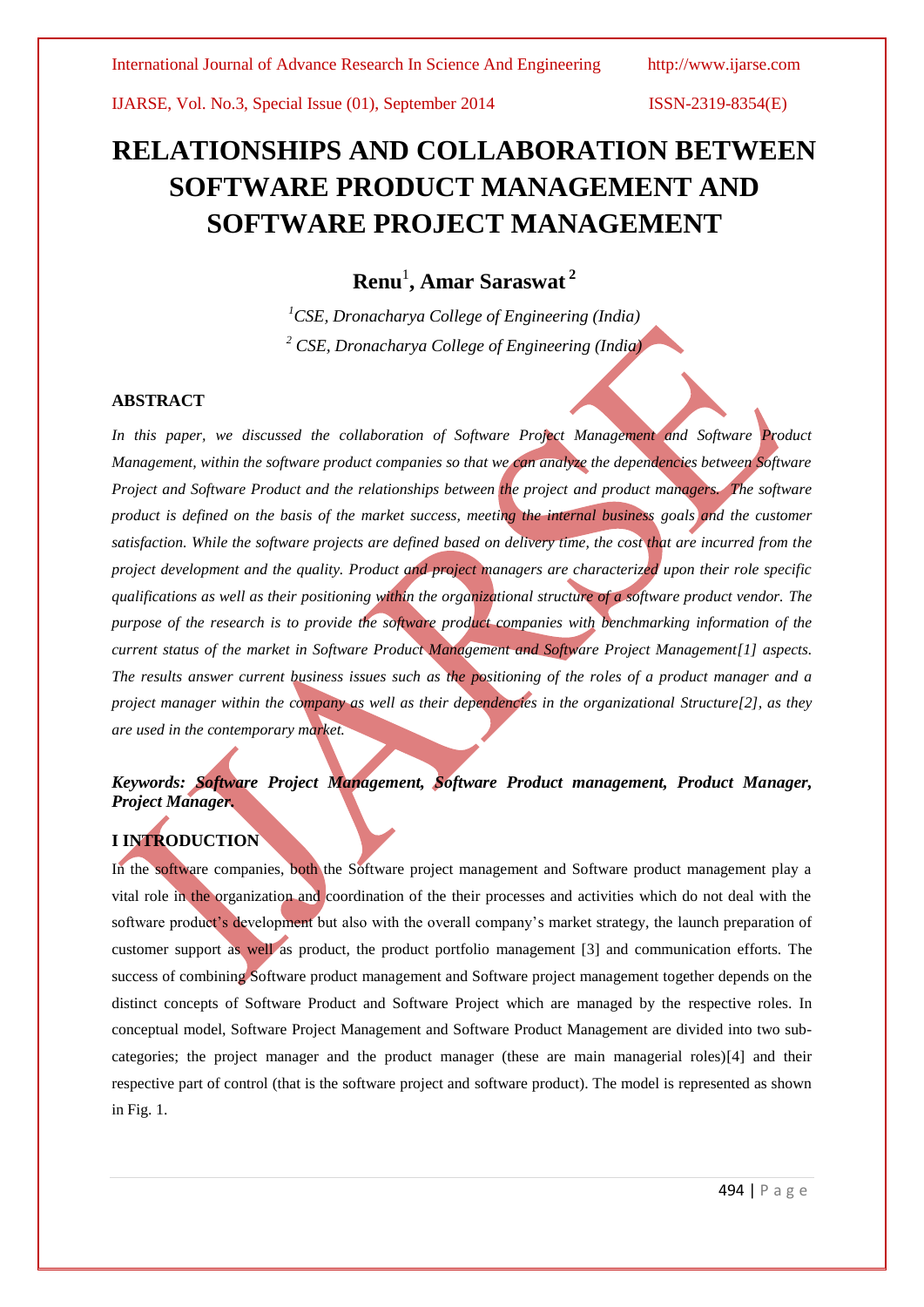## International Journal of Advance Research In Science And Engineering http://www.ijarse.com

# IJARSE, Vol. No.3, Special Issue (01), September 2014 ISSN-2319-8354(E)



**Fig. 1.Software Product Management and Software Project Management Conceptual Model.**

In the current paper the following definitions have been constructed and used:

- *Software Product[5]*: A bundle of software functions accessible through a single interface and/or carrying a single name.
- *Software Product Suite*: A set of software products combined under a single name.
- *Software Project[6]*: A release of a software product or part of software product.

# **II RESEARCH METHODOLOGY**

The methodology of this paper is centered around triangulation (as shown in Fig. 2) which is defined as the process in which several methods of the research and the collection of the data are used in such a way that the findings from one type of study can be checked against the findings derived from another type. The main objective of this process is to check the quality of the information that has collected and its reliability and validity.



#### **Figure 2: Research Methodology Diagram**

# **III SOFTWARE PROJECT AND SOFTWARE PRODUCT**

The software project related activities are concerned with more internal oriented activities such as deliver the projects on time, being within the specified budget, quality requirements etc.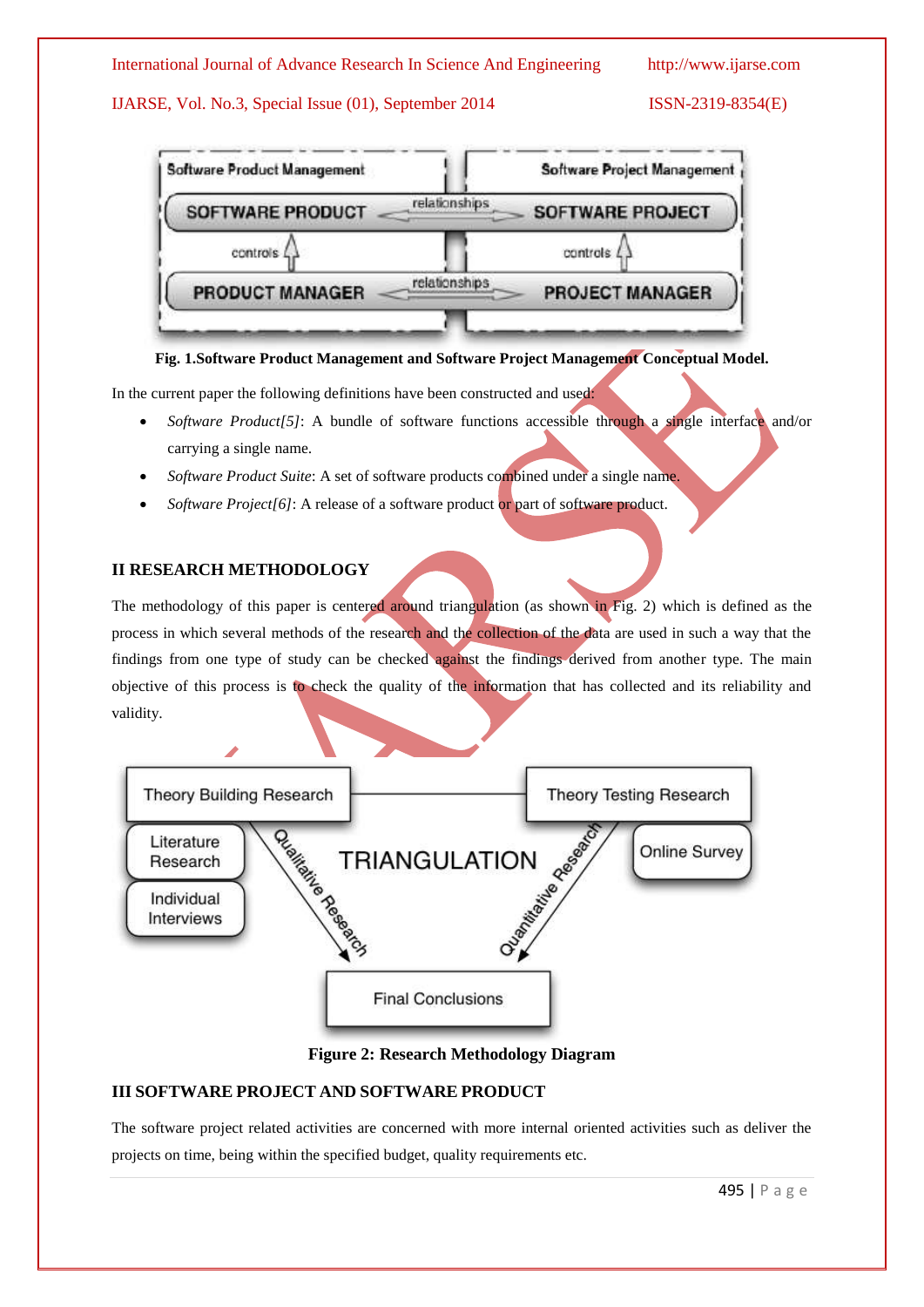#### International Journal of Advance Research In Science And Engineering http://www.ijarse.com

#### IJARSE, Vol. No.3, Special Issue (01), September 2014 ISSN-2319-8354(E)

Thus, in the present research the software project scope is defined as:

- Time referring to the delivery time, or in other words to the extent that software product is delivered on time or not.
- Quality referring to the degree the project meets the specified quality standards, delivers workable features and covers all specified product requirements.
- Cost/Budget referring to the financial cost for a product to be completed, or in other words to the degree a product is completed within the specified budget/cost.

And the product scope is defined as being concerned with the:

- Market Success referring to the level of the success of the software product in the specific market segment it is launched.
- Customer Satisfaction referring the to level of satisfaction the customers receive from using the product.
- Business Goals referring to the level of accomplishment of the internal goals related to the product such as performance levels projected sales etc.

### **IV PRODUCT MANAGERS AND PROJECT MANAGERS**

Software Product Manager[7] is the manager responsible for a) the fit of the product with the market, b) the customer satisfaction and c) the internal business goals related to the product. Whereas Software Project Manager is the manager responsible for a) delivering the product in time, b) meeting product quality and c) developing the product within budget.

In order to examine the relationship between product and project managers several aspects that influence their communication and therefore their collaboration should also be taken into consideration. Organizational communication is fundamental not only for the organization as a unity, but also for the different leaders that operate within it.

#### **Role specific qualifications**

For the case of product manager position basic role functions include:

- Drive business results
- **Ensure market-driven direction**
- Guide product fit and function
- Manage multiple priorities

And the main activities of a project manager are:

- Establish plans
- Organize resources
- Set up controls
- Apply innovation for alternative actions

So after defining all the above parts, the conceptual model can be redefined which is shown in Fig. 3.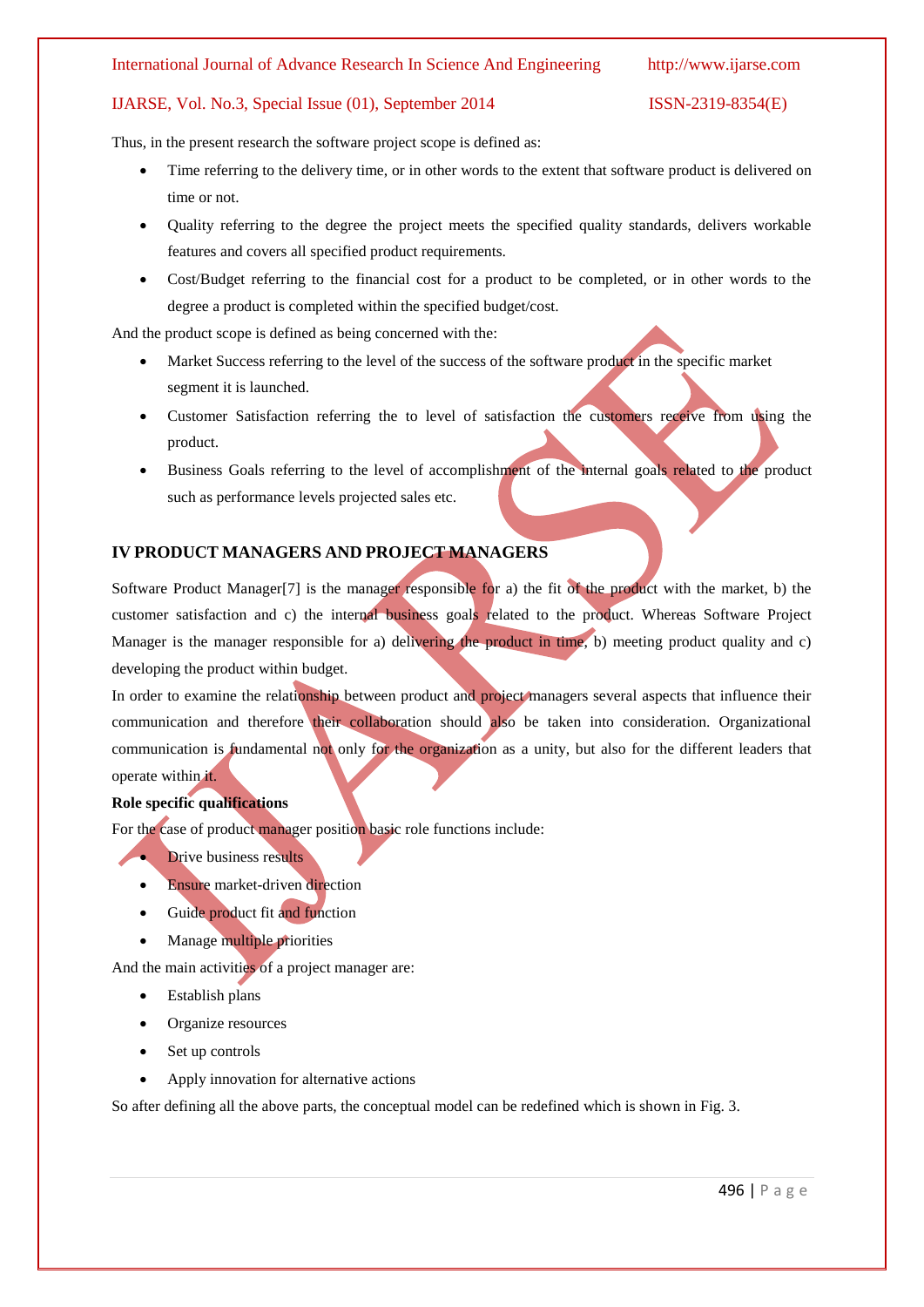IJARSE, Vol. No.3, Special Issue (01), September 2014 ISSN-2319-8354(E)





In order to evaluate the relationship between software product and software project, qualitative data has been gathered from the six independent cases. The respondents were asked to qualify the effect of each one of the three project related (dependent) variables to each one of the three product (independent) variables.

### **V CONCLUSION**

We have identified the relationship between software product and software project and the relationship between product and project managers.

For the first part, this research concluded that the project's quality seems to matter the most for the product's market success and the customer satisfaction. For the achievement of internal business goals, time and cost seem to be more influential but no significant relationship was proven. For the second part, the relationship between product and project managers was described based on two aspects; the specific role qualifications and the role positioning. As far as the first aspect is concerned, product managers were proved to be more business oriented and less technical and at the same time they are more involved into strategic and tactical decision making. Software project managers, on the other hand, are more technical oriented and less business and they are more involved into the operational and strategic decision-making.

## **REFERENCES**

- [1]. A guide to the project management body of knowledge. Project Management Institute, Inc., 2006.
- [2]. Helmy H. Baligh, "Organization Structures: Theory and Design, Analysis and Prescriptions", Springer Science Business Media, Inc., 2006.
- [3]. Sebastian Barney, Aybke Aurum, and Claes Wohlin,"A product management challenge: Creating software product value through requirements selection", Journal of Systems Architecture, 54(6):576 { 593, 2008. Selection of best papers from the 32nd EUROMICRO Conference on [`]Software Engineering and Advanced Applications' (SEAA 2006).